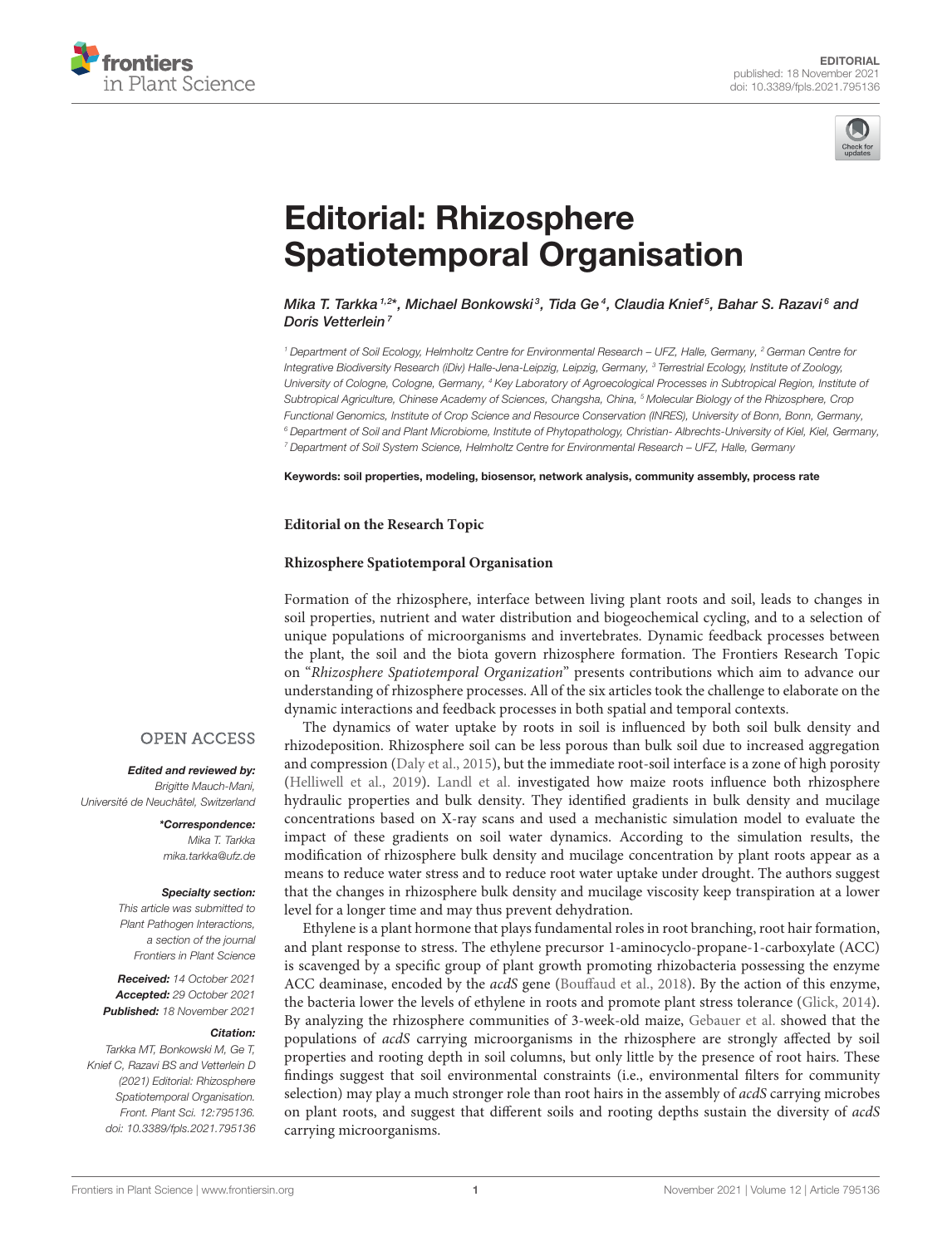Rhizosphere metabolite concentration gradients serve as cues for rhizosphere organisms, including plant pathogens [\(Bouwmeester et al., 2003;](#page-2-4) [Baker et al., 2005\)](#page-1-0). Virulent Agrobacterium tumefaciens detects wounded living roots in soil by a gated receptor that requires simultaneous perception of two plant metabolites, exuded sugars and phenolics to induce virulence gene expression. By constructing separate biosensor strains for sugars and phenolics of A. tumefaciens, [Liu et al.](https://doi.org/10.3389/fpls.2020.01074) were able to correlate metabolite concentrations with the behavior of this bacterial pathogen. In this way, the spatiotemporal distribution of acetosyringone, a flavonoid that contributes to plant infection [\(Baker et al., 2005\)](#page-1-0), and sugars, was measured. Wound-induced acetosyringone peaks accumulated in A. tumefaciens infected dicot (tobacco), but not monocot (maize). By contrast, both tobacco and maize wound sites contain sufficient sugar to induce the sugar responsive strain. The data thus support the view of fundamental specific importance of acetosyringone in plant tissue colonization by A. tumefaciens.

Since the rhizosphere is a dynamic system of feedback operating among interacting physical, chemical, and biological processes, it has been argued that a holistic rhizosphere view is needed, integrating these components [\(York et al., 2016\)](#page-2-5). One approach for this is to apply the concept of self-organization, where order is created by interactions of processes amongst themselves rather than through external intervention. The review of [Vetterlein et al.](https://doi.org/10.3389/fagro.2020.00008) argues that the resilience of the rhizosphere, its ability to maintain its state during environmental stress, or to recover its functions after destabilizing influences, emerges from self-organized spatiotemporal patterns. The authors also suggest how the emergent system properties, such as water and nutrient availability or plant health, can be reached by multidisciplinary rhizosphere research.

In the contexts of space and time, important questions are when and where a predictable rhizosphere microbiome is formed along the root axis and by which factors the stable formation of a microbiome is challenged. Choosing maize as a rhizosphere model species, [Bonkowski et al.](https://doi.org/10.3389/fmicb.2021.619499) tackle these questions in their mini-review. Plant impacts altered by root zones and types, developmental stages, circadian rhythm, and patterns of rhizodeposition are first treated in respect to microbiome assembly. An interesting part considers microbiome assembly from a microbial perspective, which is based on the concept of community assembly [\(Kraft et al., 2007;](#page-2-6) [Thrall et al.,](#page-2-7) [2007;](#page-2-7) [Cavender-Bares et al., 2009\)](#page-2-8). Since understanding of the interactions between bacteria, fungi and their grazers, protists, has greatly advanced during the past years of intensive research [\(Koller et al., 2013;](#page-2-9) [Amacker et al., 2020;](#page-1-1) [Rozmoš et al., 2021\)](#page-2-10), we can now appreciate the central role of predator-prey dynamics on the assembly of the rhizosphere microbiome. The authors point

## **REFERENCES**

<span id="page-1-1"></span>Amacker, N., Gao, Z., Agaras, B. C., Latz, E., Kowalchuk, G. A., Valverde, C. F., et al. (2020). Biocontrol traits correlate with resistance to predation by protists in soil pseudomonads. Front. Microbiol[. 11:3164. doi: 10.3389/fmicb.2020.61](https://doi.org/10.3389/fmicb.2020.614194) 4194

at the central role of omics techniques and network analyses in the future studies.

With a focus on microbial processes and traits in a spatiotemporal context in the rhizosphere the review of [Blagodatskaya et al.](https://doi.org/10.3389/fmicb.2021.625697) links the rhizosphere with interacting soil spheres: the detritussphere, created by dead material (Marschner et al., [2012\)](#page-2-11), the porosphere, especially biopores created by plant roots or earthworms [\(Banfield et al., 2018\)](#page-1-2), and surfaces of soil aggregates [\(Wilpiszeski et al., 2019\)](#page-2-12). The key suggestion of the authors is that healthy soil emerges from specialized microbial communities and trophic interactions among them. The authors emphasize the central rule of the microorganisms as the main players in soil interfaces, and argue that the microorganisms use functional traits such as production of specific extracellular enzymes as a tool to develop a life strategy. They then show how resulting functional traits within and between these interfaces and the transformation of organic material lead to distinct process rates. As a perspective, further work on precise localization of biochemical processes within and between the interfaces is suggested, by appreciating the interactions among the microbes and the trophic chain, and environmental constraints. Of note, an approach underlined by the [Bonkowski et al.](https://doi.org/10.3389/fmicb.2021.619499) minireview as well.

The research articles and reviews contributing to the Research Topic "Rhizosphere Spatiotemporal Organization" revealed interesting and complementary details, and led us to realize how a holistic view—overreaching different disciplines of rhizosphere research and taking both time and space in concern—is central for deeper understanding of this plant driven dynamic hotspot in soil [\(Cardon and Whitbeck, 2007;](#page-2-13) Hinsinger et al., [2009;](#page-2-14) [Kuzyakov and Blagodatskaya, 2015\)](#page-2-15). With this Research Topic, we hope to present a stimulus for continuing discussion in this rapidly developing field, and feel that our understanding of the complexity of rhizosphere processes is on a good way.

## AUTHOR CONTRIBUTIONS

All authors listed have made a substantial, direct and intellectual contribution to the work, and approved it for publication.

## ACKNOWLEDGMENTS

We would like to thank the Frontiers editors for their continued help and support in successfully bringing out this Research Topic. MT, MB, CK, BR, and DV are grateful for the on-going funding of the research program Rhizosphere Spatiotemporal Organization—a Key to Rhizosphere Functions by the German Science Foundation.

- <span id="page-1-0"></span>Baker, C. J., Mock, N. M., Whitaker, B. D., Roberts, D. P., Rice, C. P., Deahl, K. L., et al. (2005). Involvement of acetosyringone in plant–pathogen recognition. Bioch Biophys. Res. Comm. 328, 130–136. doi: [10.1016/j.bbrc.2004.12.153](https://doi.org/10.1016/j.bbrc.2004.12.153)
- <span id="page-1-2"></span>Banfield, C. C., Pausch, J., Kuzyakov, Y., and Dippold, M. A. (2018). Microbial processing of plant residues in the subsoil - the role of biopores. Soil Biol. Biochem. 125, 309–318. doi: [10.1016/j.soilbio.2018.08.004](https://doi.org/10.1016/j.soilbio.2018.08.004)